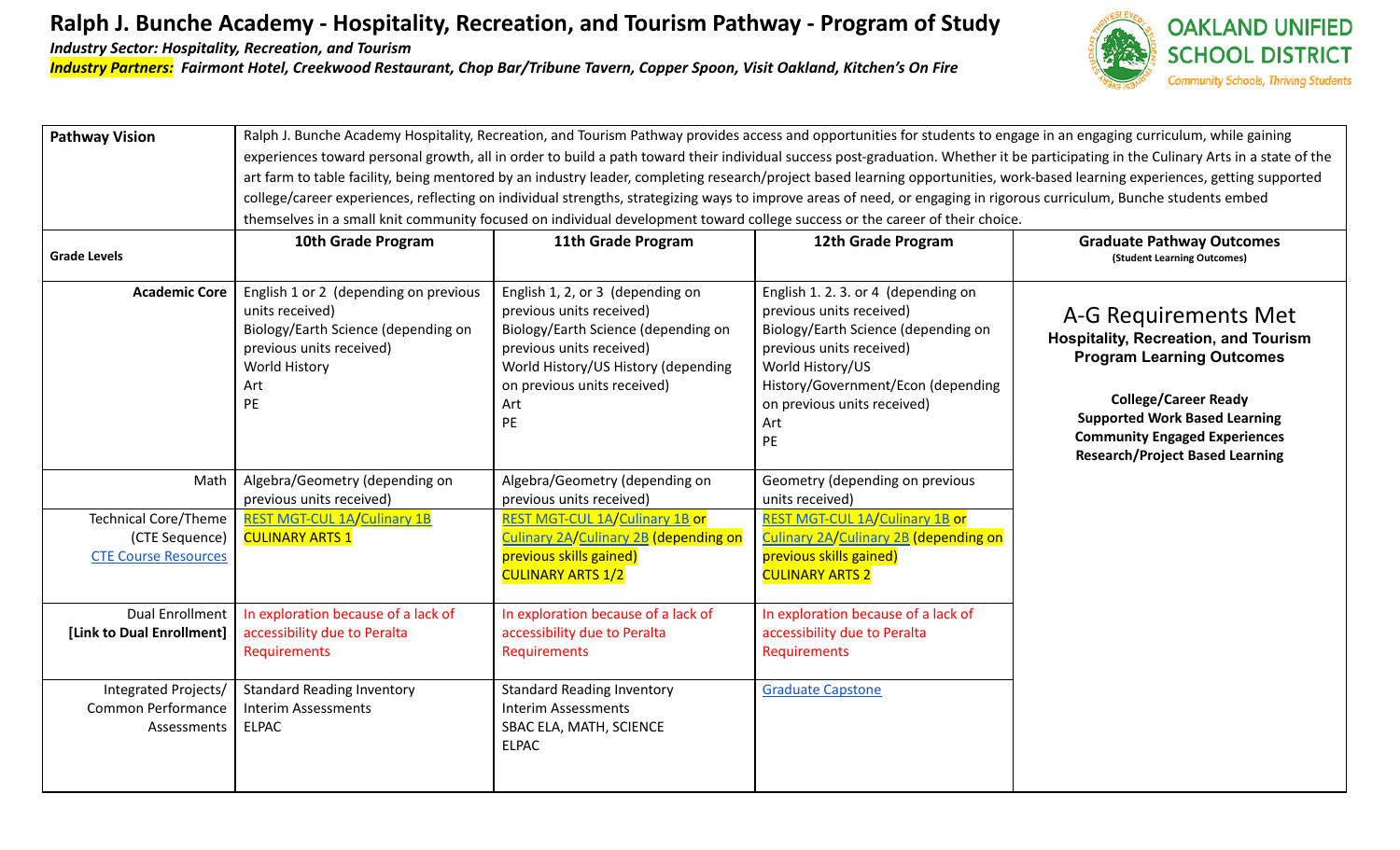## **Ralph J. Bunche Academy - Hospitality, Recreation, and Tourism Pathway - Program of Study**

*Industry Sector: Hospitality, Recreation, and Tourism*

*Industry Partners: Fairmont Hotel, Creekwood Restaurant, Chop Bar/Tribune Tavern, Copper Spoon, Visit Oakland, Kitchen's On Fire*



| Other Courses / Electives        | Fresh Lifelines for Youth LAW               | Fresh Lifelines for Youth LAW               | Fresh Lifelines for Youth LAW            |
|----------------------------------|---------------------------------------------|---------------------------------------------|------------------------------------------|
| (Graduation Requirements)        | <b>Community Engagement</b>                 | <b>Community Engagement</b>                 | <b>Community Engagement</b>              |
|                                  | Credit Recovery APEX (all A-G               | Credit Recovery APEX (all A-G               | Credit Recovery APEX (all A-G            |
|                                  | Requirements)                               | Requirements)                               | Requirements)                            |
|                                  | English Language                            | English Language Development                | English Language                         |
|                                  | Development                                 | To Graduate, a student must:                | Development                              |
|                                  | To Graduate, a student must:                | - Complete 190 Units in defined             | To Graduate, a student must:             |
|                                  | - Complete 190 Units in defined             | courses                                     | - Complete 190 Units in defined          |
|                                  | courses                                     | - Have a 2.0 GPA                            | courses                                  |
|                                  | - Have a 2.0 GPA                            | - Complete their Senior Capstone            | - Have a 2.0 GPA                         |
|                                  | - Complete their Senior Capstone            | Project                                     | - Complete their Senior Capstone         |
|                                  | Project                                     |                                             | Project                                  |
| Defenses or Capstones            |                                             |                                             | <b>Graduate Capstone</b>                 |
| <b>Supplemental dual</b>         | n/a                                         | n/a                                         | n/a                                      |
| enrollment courses               |                                             |                                             |                                          |
| <b>Other Student Experiences</b> | New Door Ventures Supported Work            | New Door Ventures Supported Work            | <b>OUSD Graduate Capstone course</b>     |
| (post-session, intersession,     | Experience                                  | Experience                                  | outline with resources                   |
| rituals, class trips,            | <b>Cross-Curricular Academics (Crossing</b> | <b>Cross-Curricular Academics (Crossing</b> |                                          |
| assemblies)                      | into CTE classes as well)                   | into CTE classes as well)                   |                                          |
|                                  | <b>College/Career Field Trips</b>           | <b>College/Career Field Trips</b>           |                                          |
|                                  | Summer ECCCO internships                    | Summer ECCCO internships                    |                                          |
|                                  | Harambee/Bunche Lunch Speakers              | Harambee/Bunche Lunch Speakers              |                                          |
|                                  | <b>Classroom Guest Speakers</b>             | <b>Classroom Guest Speakers</b>             |                                          |
|                                  | Career Day                                  | Career Day                                  |                                          |
| <b>Work-Based Learning</b>       | Job Shadowing                               | Job Shadowing                               | <b>Job Shadowing</b>                     |
|                                  | <b>Guest Speakers on Campus</b>             | <b>Guest Speakers on Campus</b>             | <b>Guest Speakers on Campus</b>          |
| [reference documents:            | <b>Industry Mentor Opportunities</b>        | <b>Industry Mentor Opportunities</b>        | <b>Industry Mentor Opportunities</b>     |
| <b>WBL Continuum</b>             | Internships (OUSD Pathway/ECCO)             | Internships (OUSD Pathway/ECCO)             | Internships (OUSD Pathway/ECCO)          |
| <b>WBL Costs Calculator</b>      | <b>Supported Work Training: Mock</b>        | <b>Supported Work Training: Mock</b>        | <b>Supported Work Training: Mock</b>     |
|                                  | Interviews, Resume Building, Soft Skills    | Interviews, Resume Building, Soft Skills    | Interviews, Resume Building, Soft Skills |
|                                  | Acquisition                                 | Acquisition                                 | Acquisition                              |
|                                  |                                             | Career Expo (OUSD)                          | Career Expo (OUSD)                       |
|                                  |                                             | Women in Trades Day                         | Women in Trades Day                      |
|                                  |                                             | Manufacturing Day (Cypress                  | <b>Manufacturing Day (Cypress</b>        |
|                                  |                                             | Mandela)                                    | Mandela)                                 |
|                                  |                                             |                                             |                                          |